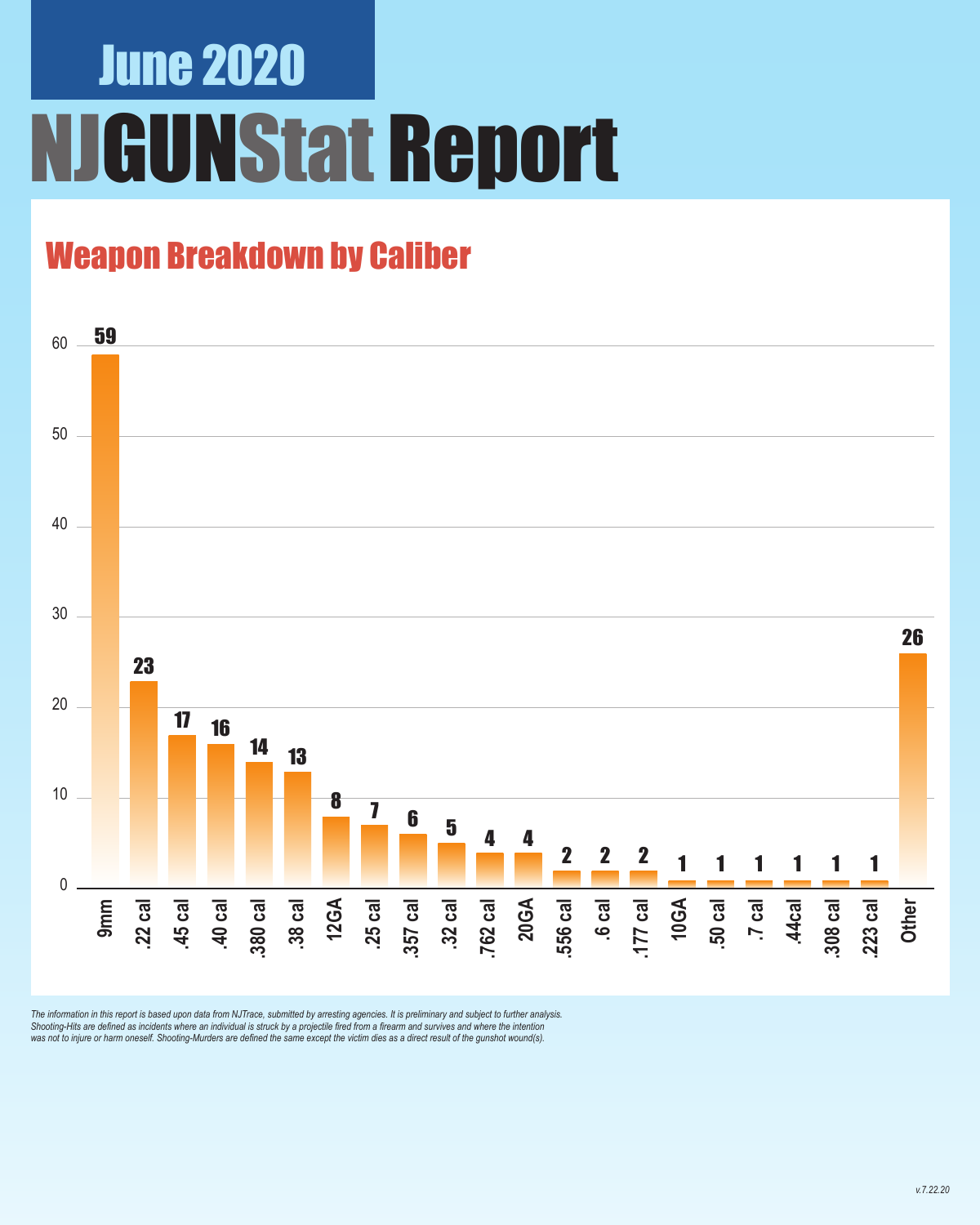# June 2020 NStat Report

#### Gun Recovery Numbers Statewide

| <b>Total Crime Guns Recovered</b>                    | 214 |
|------------------------------------------------------|-----|
| Found Property/Turned in                             | 117 |
| <b>Guns with Possessors</b>                          | 97  |
| Individuals Arrested with<br>more than One Crime Gun |     |

#### New Jersey Counties



#### New Jersey Cities



*\*Other represents any city with fewer than three (3) crime guns*

*The information in this report is based upon data from NJTrace, submitted by arresting agencies. It is preliminary and subject to further analysis. Shooting-Hits are defined as incidents where an individual is struck by a projectile fired from a firearm and survives and where the intention*  was not to injure or harm oneself. Shooting-Murders are defined the same except the victim dies as a direct result of the gunshot wound(s).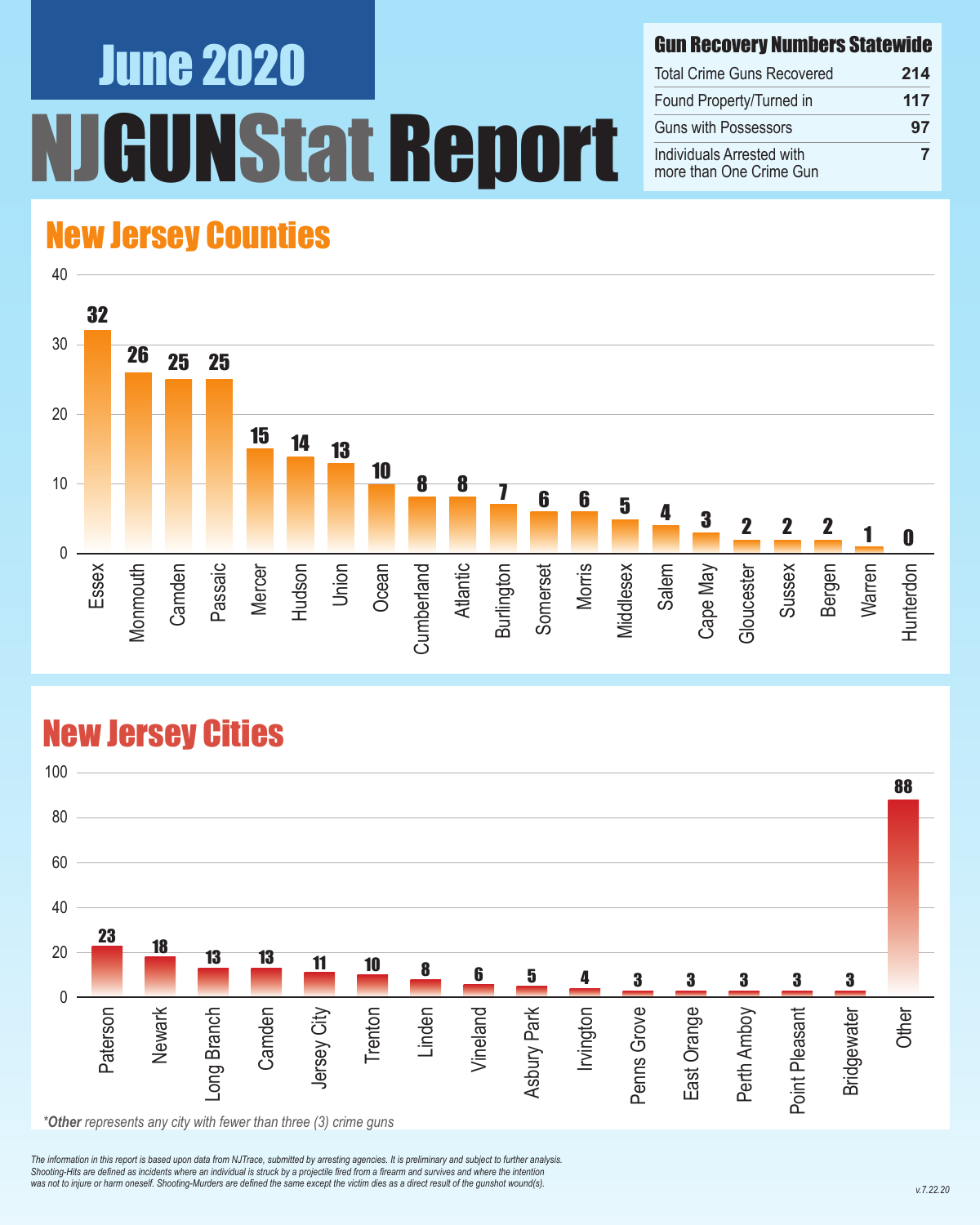# June 2020 NJGUNStat Report

### Weapon Breakdown by Manufacturer



*This chart reflects the information provided to the New Jersey State Police through NJTrace, a statewide program that relies on local police departments to input data on guns used in the commission of a crime. This chart does not rely on any reports from the federal Bureau of Alcohol, Tobacco, Firearms and Explosives (ATF). The information is preliminary and subject to further analysis.*